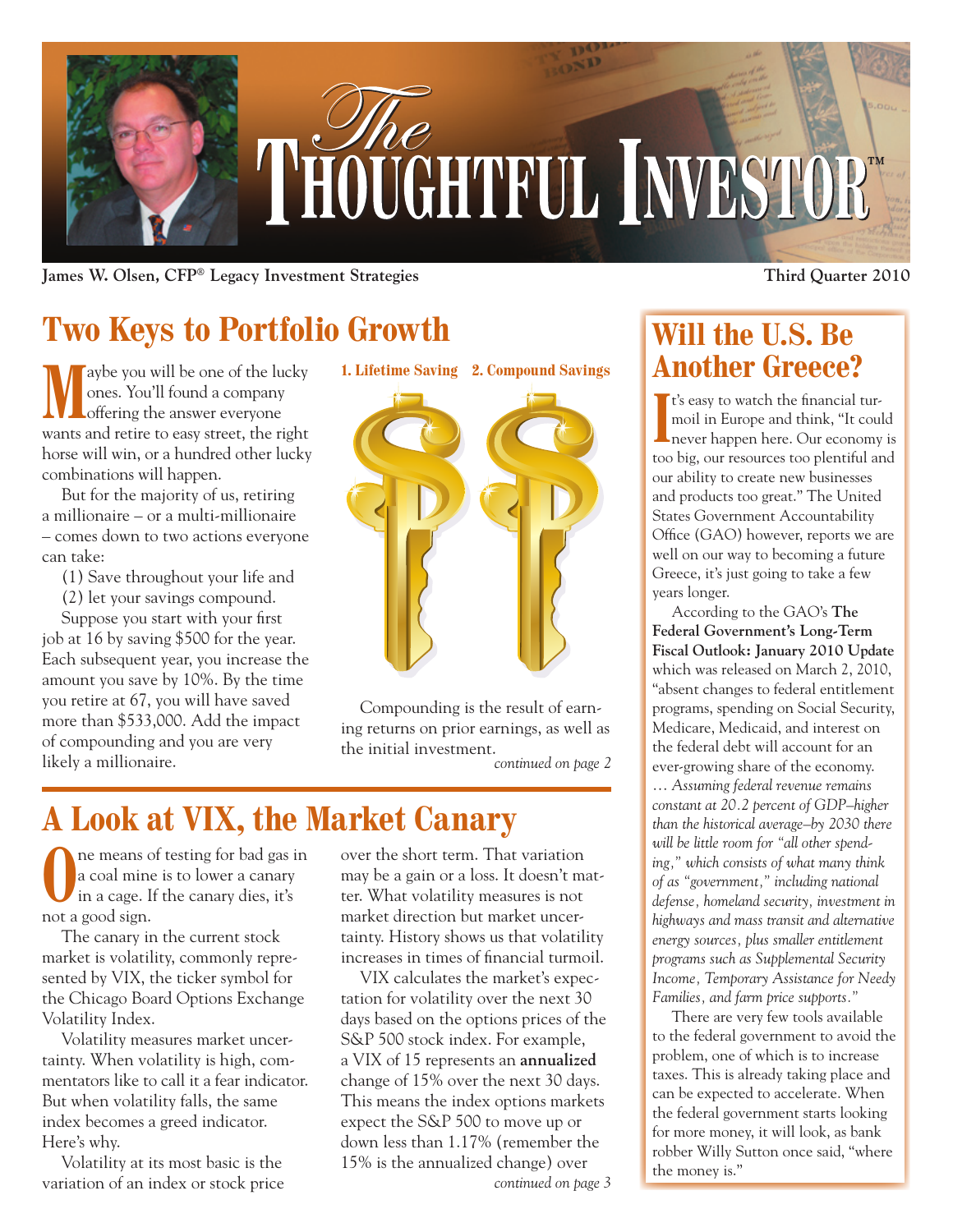### **Investment Strategies that Avoid Triggering Tax Consequences**

**Vith higher tax rates on the hori**zon, it's important to look at ways you can avoid triggering tax consequences in your investment portfolio. Any time you can reduce the tax bite, you have more money to invest, more money earning money and ultimately, more money for your own needs.

- • **Take capital gains in 2010 on assets you may want to sell in the next few years.** Given that taxes are headed up, 2010 may be the year to sell capital assets that have appreciated substantially, but that you don't want to hold forever. You may also want to look at long-term holdings where you have substantial gains, but intended to hold for a while yet. By selling now, you lock in current capital gains at the lower tax rate. You can then repurchase the investment establishing a higher tax basis.
- • **Maximize contributions to tax advantaged retirement accounts.**

Given the rapid phase-out of deductions and exemptions for reported income above \$250,000 for couples and \$200,000 for individuals, your goal should be to keep your income as low as possible by increasing 401(k), 403(b), IRA, SEP IRA, and other retirement plans that allow you to deduct contributions from income.

- • **Fund a Roth IRA, and consider rolling over existing IRAs to a Roth format this year.** Everyone is eligible to rollover or fund a Roth IRA in 2010 regardless of income levels. Even if you have to pay taxes to roll over a traditional IRA, you may be paying taxes at the lowest level you will see for some time.
- • **Consider tax-free bond funds to avoiding receiving taxable interest.**

The caution here is to make certain you are investing in bonds issued

by financially secure municipalities. Declining housing values and related property tax declines at the state level could trigger the default of municipal and special district bond issues.

• **In higher tax environments, avoid realizing gains in taxable accounts unless you have offsetting losses.**

This doesn't mean forgoing risk management. Instead find an adviser who understands the use of tools to hedge your investments in down markets, so that you don't need to sell an investment (and trigger a taxable event) to protect its value in a down market.

- • **Substitute perks for taxable paychecks.** This pretty much says it all, just check with your accountant first.
- • **If self employed, consider forming a C-corporation.** Partnerships, LLCs or Subchapter S corporations are currently taxed on profits at the owners' individual income tax rates. A C corporation is a separate taxpayer with an initial tax rate of 15%, allowing business owners to hold profits in the corporation for growth and expansion with less eaten away by taxes. C corporations can deduct certain employee benefits that would otherwise be taxable income adding up to more tax savings.

The disadvantage to a C corp is that profits can end up taxed twice – first at the corporation's level and then at your personal level if not properly planned.

Before putting in place any of the strategies above, make certain and talk to your tax adviser. Everyone's personal financial situation is different and your tax adviser should be able to determine whether or not these strategies will have the benefits you want, or unintended side effects.

### **Two Keys to Portfolio Growth**

*continued from page 1*

- Earn 5% a year compounded annually on your accumulated savings and the value of your portfolio increases to \$1.1 million at the end of 50 years.
- Earn 8% compounded annually and your final portfolio value is \$1.9 million at year 50.

Don't want to wait 50 years until you retire? You have two options. Increase the amount you save each year or increase the return on your investments. You have full control over the first option. The second option is going to depend on the return of your investment choices over the years. If you choose to invest for higher return, you need to accept the reality that the higher the return, the greater the risk. With that said… increase your savings to \$5,000 that first year and continue to increase the amount you save by 10% each year and you will have \$1 million by year 28 at 5% compounded annually and year 25 at 8% earnings.

Naturally, we have to add some disclaimers. There can be no guarantee that your account will earn a consistent 5 or 8% over 50 years. All investments have the potential for loss as well as gain. This example does not take into account the potential impact of taxes on earnings. So make certain your savings are invested in a Roth IRA where you can withdraw earnings tax free or a tax advantaged account that defers taxes on earnings (and contributions if in a qualified plan) until they are withdrawn.

When it comes to achieving our financial goals, it can be easy to become discouraged. When you are struggling to save \$5,000 a year, the idea of savings more than \$500,000 may seem overwhelming. But small amounts add up over time. When you allow your savings to grow and let compounding take effect, wealth is very achievable.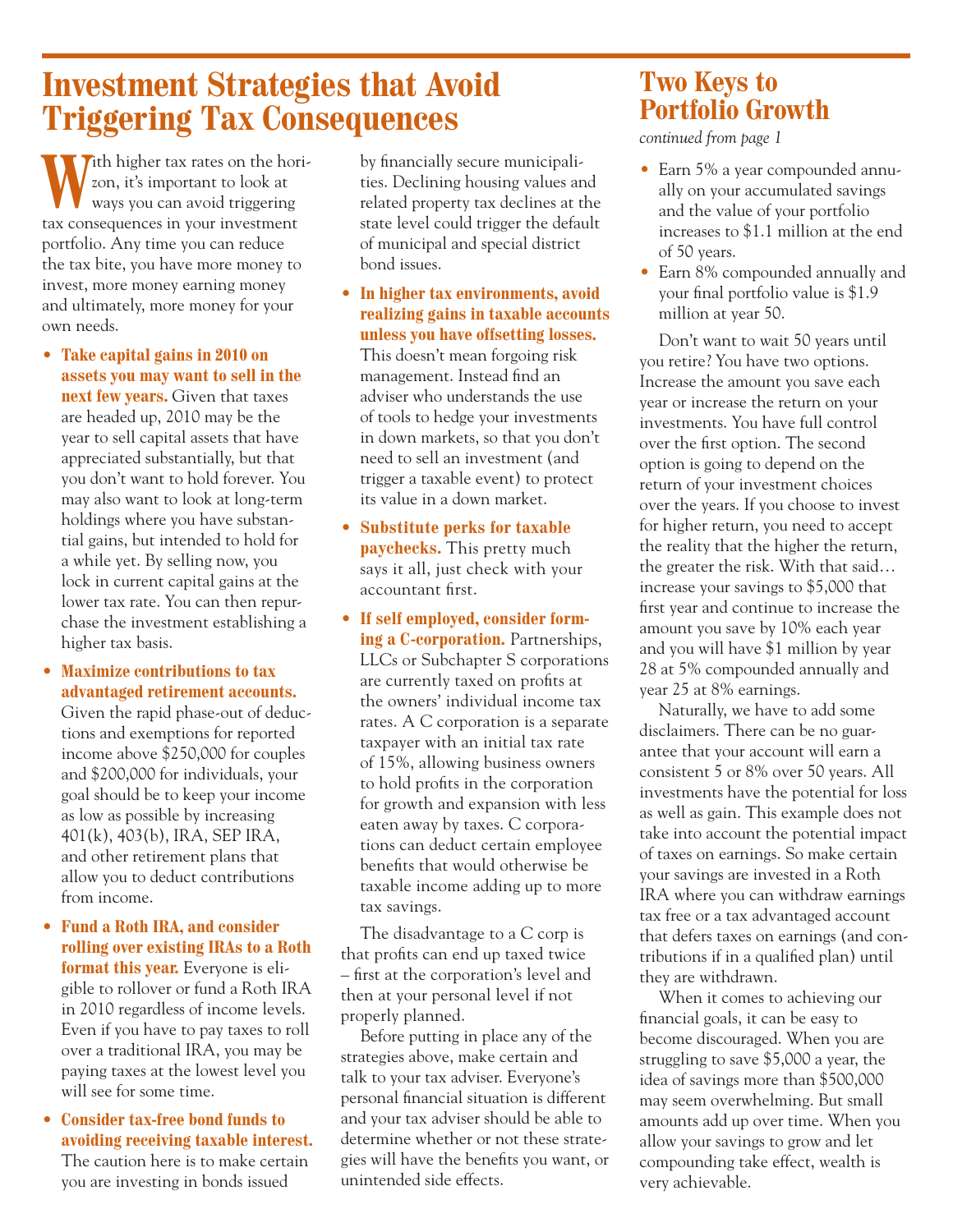### **A Look at VIX, the Market Canary** *continued form page 1*

the next 30-day period. Most of us can live with the risk of a 1.7% change in 30 days. When the VIX reaches 60%, as it did in October of 2008, there is a 68% chance (one standard deviation) that the change for the 30-day period will be less than 4% up or down, and a 32% chance the move could be greater.

Historically, the value of VIX increases as investors become fearful of the direction of the market and decreases when they feel more confident of its future direction. A conservative investment approach avoids equities during periods of increasing volatility, reasoning that when inves-

#### **VIX compared to the S&P 500 Index 1993 through June 2010**



*The S&P 500 is a capitalization-weighted index of the prices of 500 large-cap common stocks actively traded in the United States. An index cannot be invested in directly. VIX is a weighted blend of prices for a range of options on the S&P 500 index. Investors can buy or sell VIX contracts.*

tors as a whole are uncertain of market direction the sideline is the safe place to be. An opportunistic approach says when volatility is at its highest, the market is about to reverse direction. Periods of low volatility generally indicate a high degree of confidence with the market's direction indicating lower risk of a change in market direction. Thus, low volatility becomes a greed indicator.

The one certainty about the VIX and other volatility indicators is that interpreting their meaning is an imprecise art, not a science. As with all investing, there is the potential for loss as well as gain when using volatility as an indicator.

Volatility's greatest value is as a caution sign. High volatility says be careful. There are factors we may not be aware of impacting the value of the investment. This is a time to put risk control in place. Don't get greedy. Remember it is always harder to make up a loss than to lose value.

### **Should You Buy the Market Because It Is on Sale?**

re market declines an invitation<br>to buy equities?<br>One of the arguments made to buy equities? for buying in falling markets is the comparison of discounted stocks to discounted items at a store. If a 25% off sale on apparel or sporting goods makes items more attractive, the same should apply to the market when it is on sale, argue many traditional investment advisers.

At the risk of sounding cynical, buying long when the investment is falling in value is a great way to help generate fees for a stock broker or to keep a mutual fund manager whose pay is based on assets under management from suffering a drop in income. But it doesn't mean it's a good investment.

By that, we don't mean that you shouldn't invest during down markets.

But you don't invest while values are falling. Wait until you see your investment of choice start to show gains, accompanied by respectable volume. Then you can invest. But not before.

Trading volume is an important requirement because rallies can be short-lived if they are not supported by volume. Without demand, prices can't continue to increase.

Comparing investments to apparel or sporting goods on sale is comparing apples to donuts. The same principles don't apply. When you buy an item on sale, you buy usability. You are purchasing something that has value to you. Something you can use, or eat, or enjoy. When you purchase an investment, you are buying its future value. *When* you purchase that item has a tremendous impact on its future value. If you buy a stock and it continues to fall another 15%, you will have to earn 18% to make up that loss. If you wait until after the stock falls 15%, recovers 5% and shows signs of continuing up to buy, you have a 13% advantage over buying too soon.

Contrarian investing – when everyone else is headed for the lifeboats – is one of the most difficult investment approaches. Even if you are right about the ultimate direction of the investment, markets rarely keep to the investor's schedule.

By all means continue to save and set aside money during falling markets, but set yourself a plan as to when you will invest that money that is based on logic beyond the idea of "It's on sale."